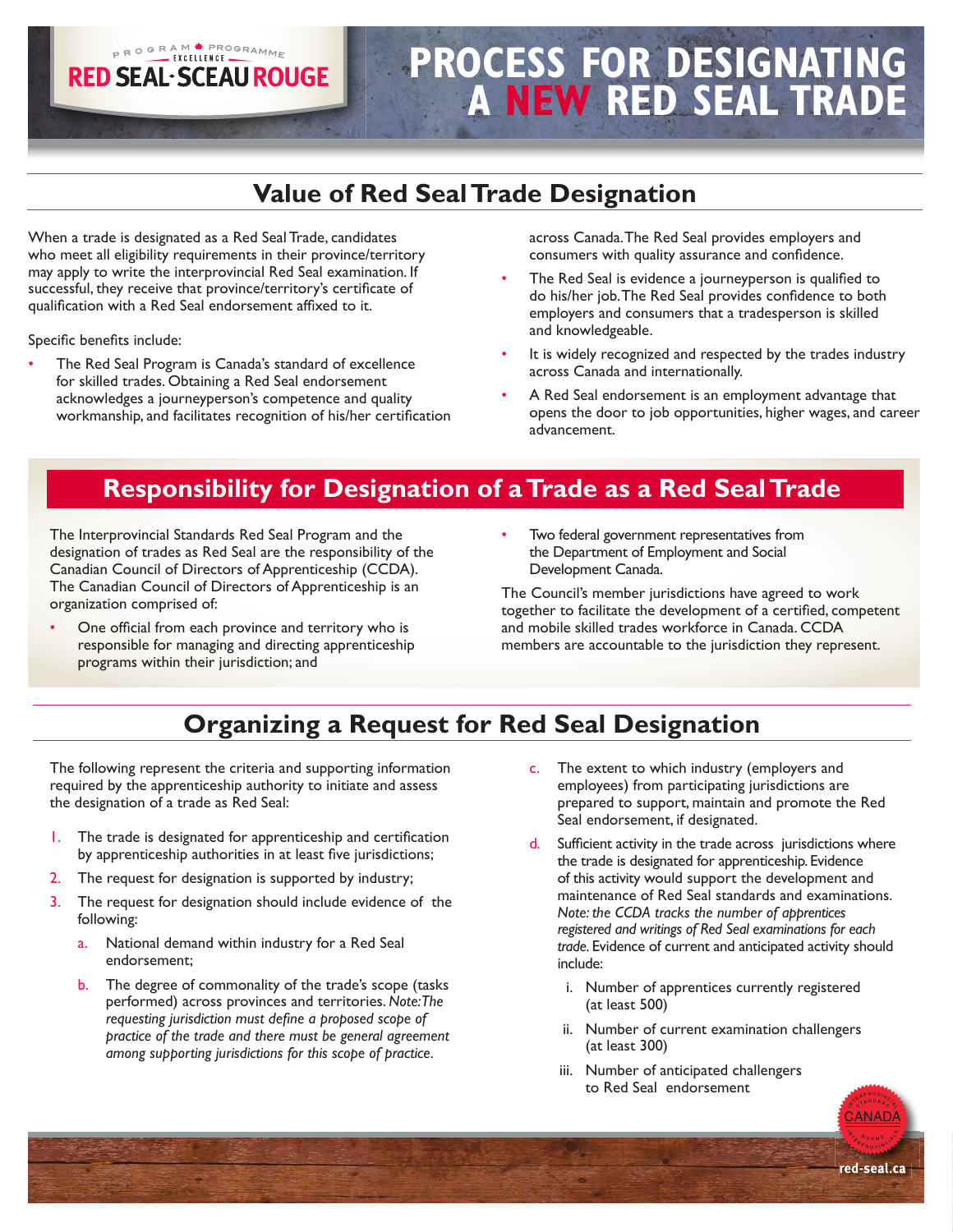### **Assistance in organizing a request for designation can be provided by the CCDA Stakeholder Relations Committee.**

# **FLOW CHART FOR RED SEAL DESIGNATION**

Industry (employers and employees) identifies national support for Red Seal designation.

- Industry approaches a provincial/territorial (p/t) apprenticeship authority to sponsor request to the CCDA (lead jurisdiction).
- The lead jurisdiction determines that the minimum number of jurisdictions have the trade designated for apprenticeship.
- If so, the lead jurisdiction asks all provincial/ territorial apprenticeship authorities to consult with their respective industry stakeholders.
- The lead jurisdiction also ensures that there are consultations with interjurisdictional stakeholders.

Industry (employers and employees) provides input through their p/t apprenticeship authorities.

Interjurisdictional stakeholders provide input through the Stakeholder Relations Committee

Lead jurisdiction evaluates data against designation criteria.

> Lead jurisdiction requests designation from the CCDA.

The CCDA evaluates request and makes a decision based on designation criteria.

> Trade is designated Red Seal.

Red Seal standards and examinations are developed in collaboration with industry.

red-seal.ca

CANADA